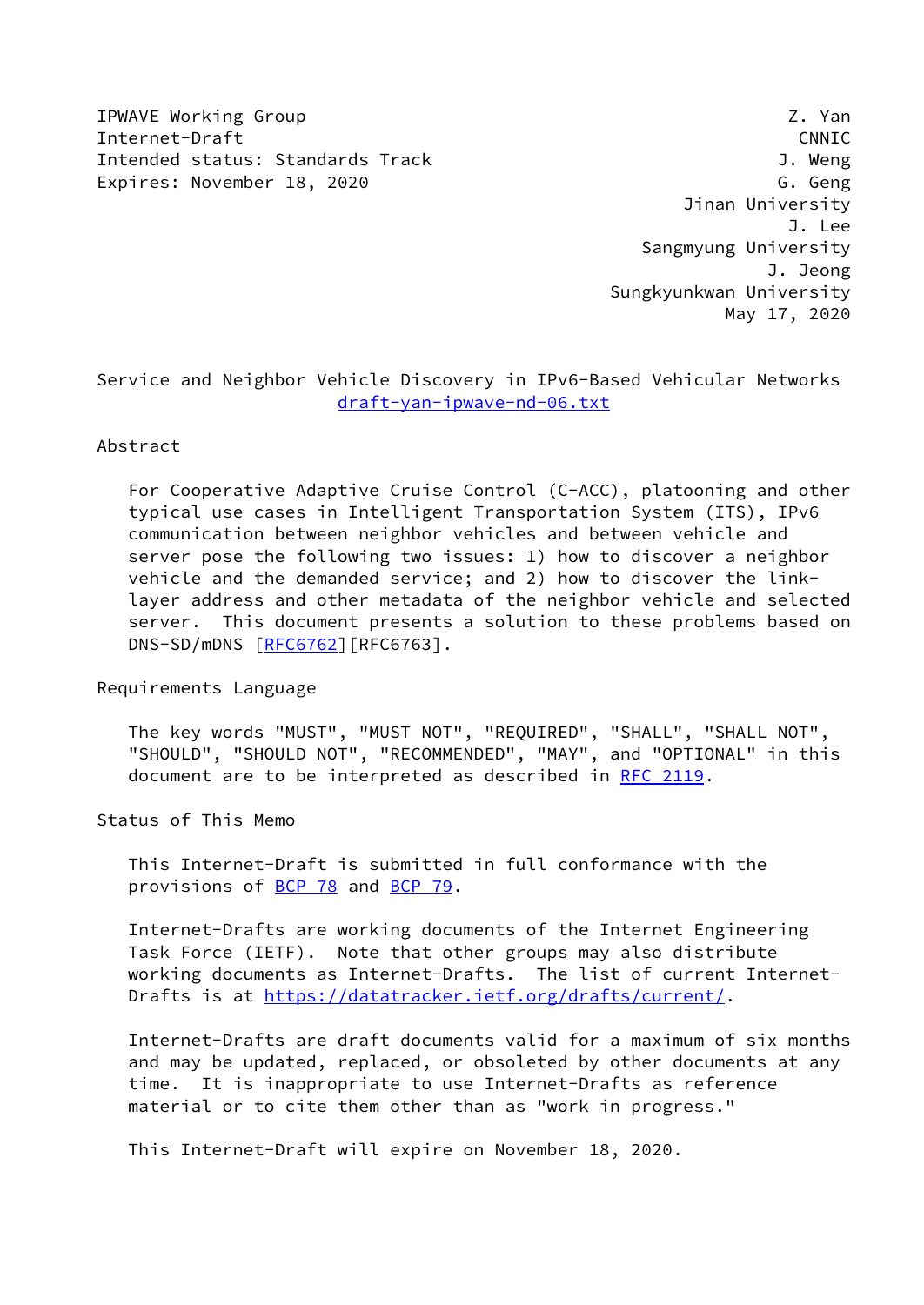<span id="page-1-1"></span>Internet-Draft **ITS SeNeDis ITS May 2020** 

Copyright Notice

 Copyright (c) 2020 IETF Trust and the persons identified as the document authors. All rights reserved.

This document is subject to **[BCP 78](https://datatracker.ietf.org/doc/pdf/bcp78)** and the IETF Trust's Legal Provisions Relating to IETF Documents [\(https://trustee.ietf.org/license-info](https://trustee.ietf.org/license-info)) in effect on the date of publication of this document. Please review these documents carefully, as they describe your rights and restrictions with respect to this document. Code Components extracted from this document must include Simplified BSD License text as described in Section 4.e of the Trust Legal Provisions and are provided without warranty as described in the Simplified BSD License.

## Table of Contents

|  | 2. Name and address configurations 3        |  |
|--|---------------------------------------------|--|
|  | 3. Service and neighbor vehicle discovery 3 |  |
|  |                                             |  |
|  |                                             |  |
|  |                                             |  |
|  |                                             |  |
|  | 7.1. Normative References 6                 |  |
|  | 7.2. Informative References 7               |  |
|  |                                             |  |
|  |                                             |  |

# <span id="page-1-0"></span>[1](#page-1-0). Introduction

As illustrated in [[DNS-Autoconf\]](#page-6-2), a naming scheme is needed for the vehicle devices to support the unique name auto-configuration. This can support the location based communication and scalable information organization in Intelligent Transportation Systems (ITS). Based on the naming scheme like this and the widely-used DNS-SD/mDNS protocol, this document illustrates how to discover a neighbor vehicle or the required services with DNS resolution logic. Before this, we make the following assumptions:

 o Name: A vehicle SHOULD have at least one temporary name which may be related with its geo-location or provided services. This name is related with the service or identifier of the particular vehicle.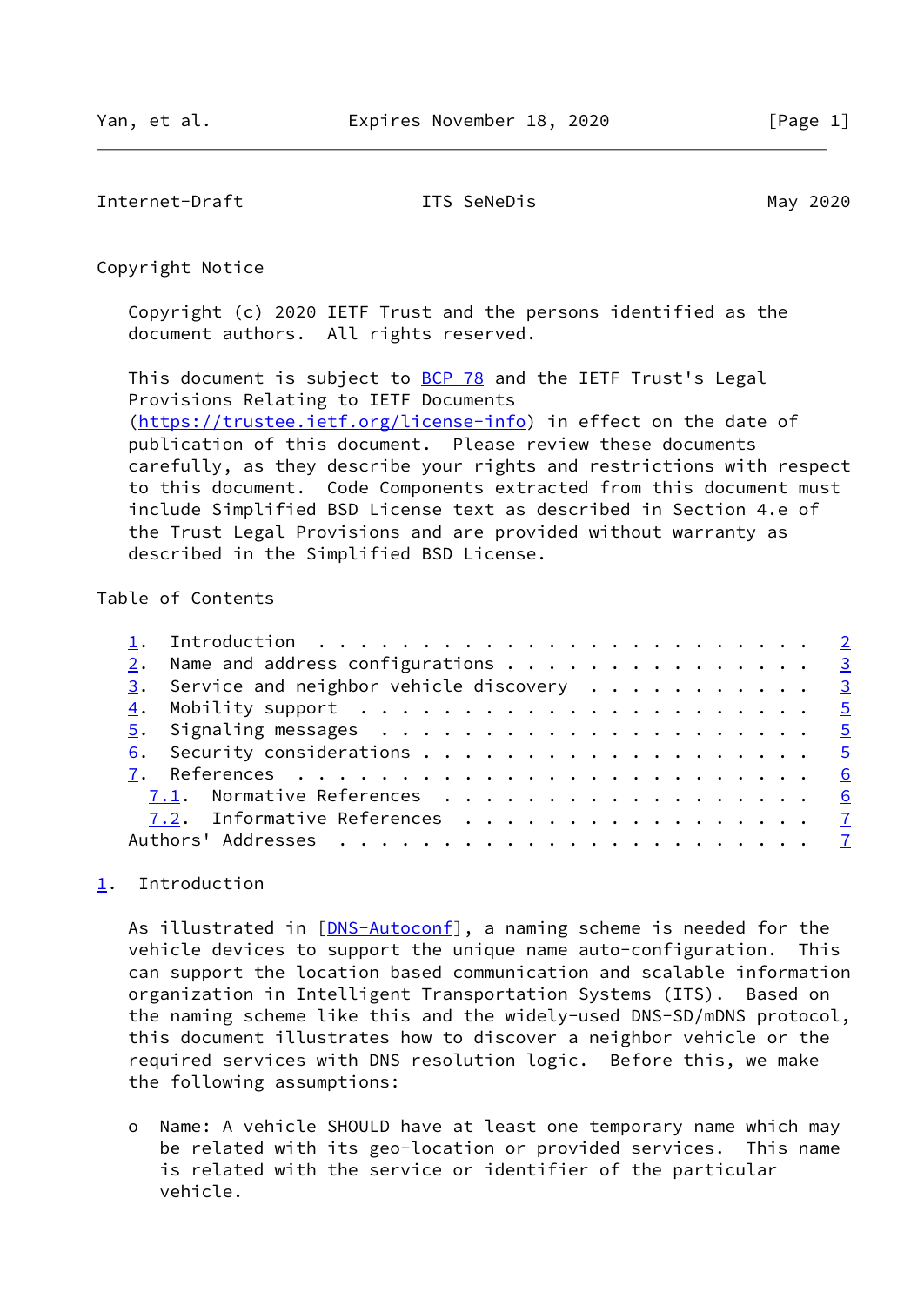o Address: A vehicle SHOULD have at least one global IP address which is routable for the IPv6 communications. This address acts as the Home Address (HoA) of vehicle to facilitate its mobility.

Yan, et al. **Expires November 18, 2020** [Page 2]

<span id="page-2-1"></span>Internet-Draft ITS SeNeDis May 2020

 In this way, a standardized, efficient and scalable scheme should be used to retrieve the necessary information of the corresponding node (domain name, IP address, geo-location, link-layer address, key and so on) for the further communications based on the DNS-SD/mDNS functions. In addition, the IPv6 Neighbor Discovery (ND)'s messages (e.g., RA and RS messages) can also be used to exchange some required information (e.g., mobile network prefixes) in ITS in combination with DNS-SD/mDNS [\[MNPP](#page-7-0)].

<span id="page-2-0"></span>[2](#page-2-0). Name and address configurations

 Typically, the Road-Side Unit (RSU) acts as an Access Router (AR) to serve for the static and moving vehicles which want to be connected into the networks locally or publically.

Based on [\[RFC3646](https://datatracker.ietf.org/doc/pdf/rfc3646)], [\[RFC6106](https://datatracker.ietf.org/doc/pdf/rfc6106)] or extended WAVE Service Announcement (WSA) message, the RSU can announce its location based name prefix to the vehicles covered by the RSU. This location based prefix may contain information such as country, city, street and so on, which will act as the "domain\_name" of the vehicle device name as specified in [[DNS-Autoconf\]](#page-6-2).

 The RSU may also advertise the IPv6 prefix to support the IPv6 Stateless Address Auto-configuration (SLAAC) operation of vehicle devices and movement detection (in the IP layer). If the DHCPv6 is used for the address configuration, RSU also acts as functional entity such as a DHCP proxy and DHCP server.

<span id="page-2-2"></span>[3](#page-2-2). Service and neighbor vehicle discovery

 Vehicular network is a dynamic environment, then the following two modes should be supported based on different connection conditions of the vehicle.

(1) RSU based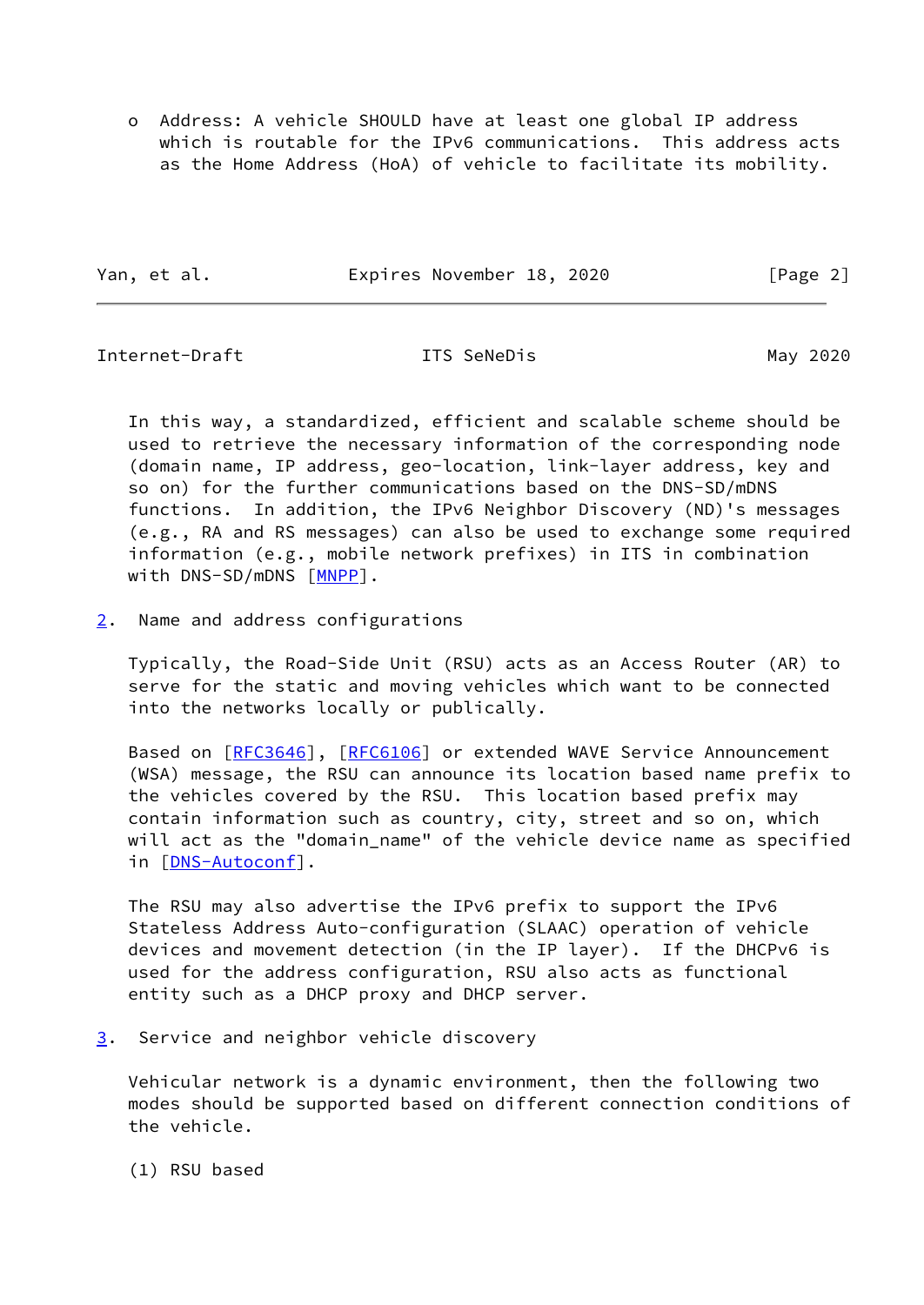Vehicles may have direct connection with the serving RSU and join the same link with the serving RSU. Then the RSU can maintain the registered vehicles and services in its serving domain. Otherwise, the RSU acts as a proxy node for discovering in a proxy manner [\[DNSSD-Hybrid](#page-7-1)].

 When a vehicle wants to locate the potential service or the nearby neighbor and further establish the communication, the vehicle will trigger the direct unicast query to port 5353 or legacy unicast DNS query to the RSU. RSU may respond directly if it has the related information, otherwise, the RSU multicasts the DNS query to the multicast group to retrieve the related information. A unicast

| Yan, et al. | Expires November 18, 2020 |  | [Page 3] |
|-------------|---------------------------|--|----------|
|-------------|---------------------------|--|----------|

Internet-Draft **ITS SeneDis ITS May 2020** 

 response is the first recommendation here because it can suppress the flooding, but of course, the DNS response message can also be multicasted as an active announcement of the vehicle or service existence.

(2) Ad-hoc based

 Vehicles may communicate with each other or sense the front and rear neighbor vehicles with DSRC, WiFi, Bluetooth or other short-distance communication technologies, connecting each other in the Ad-hoc manner. Then the discovery can also be executed in an infrastructure-less manner with the following phases, as specified in the plain mDNS.

- o Probing: When a vehicle starts up, wakes up from sleeping mode or the Vehicular Ad Hoc Networks (VANET) topology changes (after configuration of the name and address), it should probe the availability of the service with which it can provide other vehicles. Then the vehicle periodically announces the service and its existence with unsolicited multicast DNS response containing, in the Answer Section, all of its service name, DNS name, IP address and other information. The vehicle also updates the related information actively if there is any change.
- o Discovering: To support the service and neighbor vehicle discovery in the dynamic and fragmentation-possible environment in VANET, different query modes of mDNS can be used for different scenarios: 1) One-Short Multicast DNS Query can be used to locate a specific vehicle. 2) Continuous Multicast DNS Query can be used to locate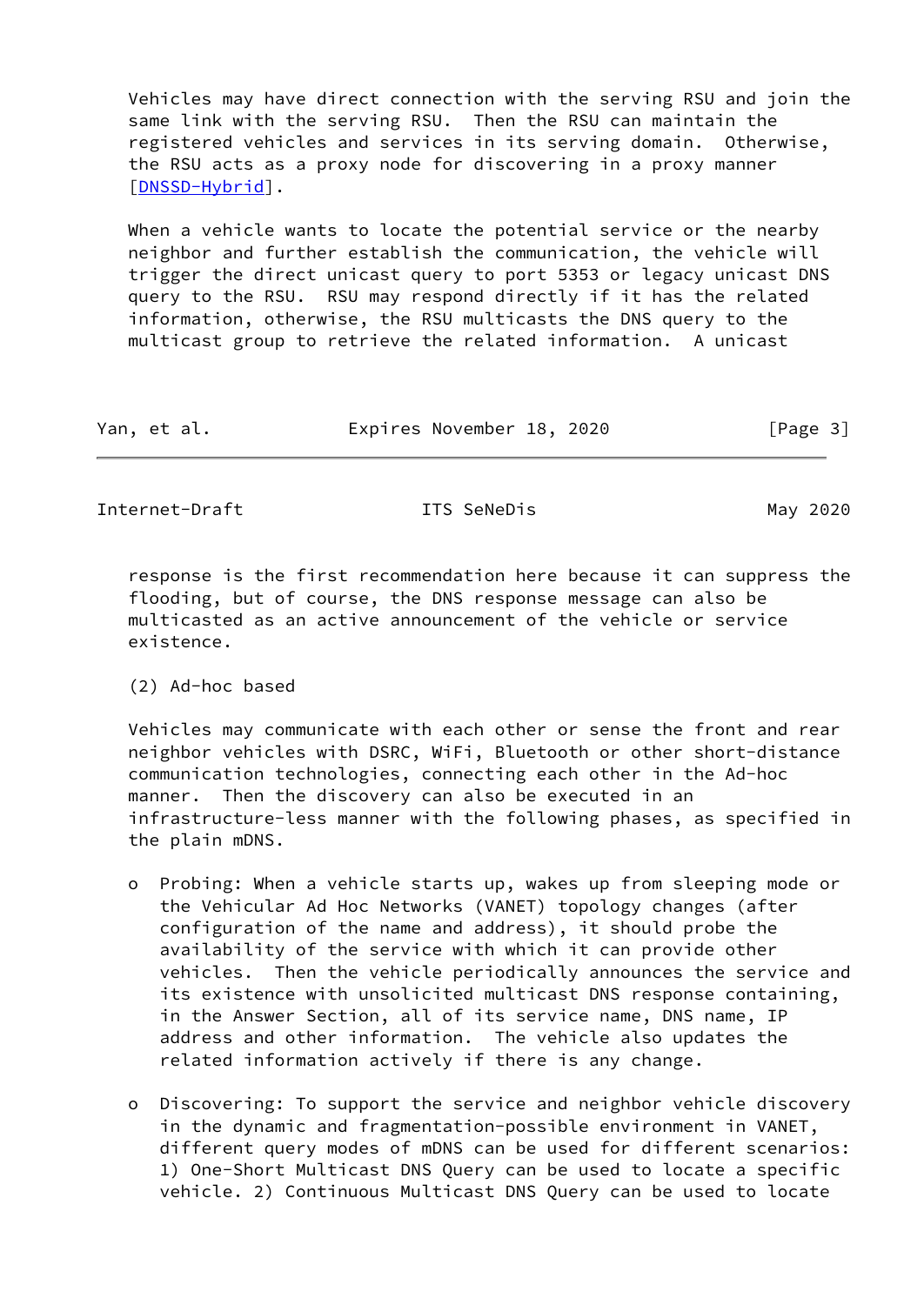the nearby vehicles which are moving.

 o Refreshing: After the neighbor discovery as illustrated above, the vehicles should continually exchange their DNS name, IP address, geo-location and other information in order to refresh the established communications. For example, the Multiple Questions Multicast Responses can be used to update the caches of receivers efficiently and Multiple Questions Unicast Responses can be used to support the fast bootstrapping when a new vehicle joins.

 o Goodbye: When the vehicle arrives at its destination, stops temporarily or shuts down its communication or sensing devices, it will announce the service suspending and its inexistence with an unsolicited multicast DNS response packet, giving the same Resource Records (RRs) (containing its DNS name and IP address), but with zero Time-To-Live (TTL).

Yan, et al. **Expires November 18, 2020** [Page 4]

<span id="page-4-1"></span>Internet-Draft **ITS SeNeDis ITS May 2020** 

<span id="page-4-0"></span>[4](#page-4-0). Mobility support

 During the movement of the vehicle, it may cross different RSUs. When a vehicle enters the coverage of a new RSU, the new domain prefix and new IPv6 prefix may be learned. Generally, there are the following three main cases for the mobility:

- o The domain name changes and the IP prefix remains. The vehicle will configure a new DNS name from the new RSU. Then the vehicle should update the new DNS name in the local database (e.g., RSU) with DNS Update [[RFC2136\]](https://datatracker.ietf.org/doc/pdf/rfc2136), DNS Push Notifications [\[DNSSD-Push\]](#page-7-2), Service Registration Protocol (SRP) [\[DNSSD-SRP](#page-7-3)] or just actively announce its new name information with plain mDNS notification scheme. If the service is registered in the RSU, then the stale service should be withdrawn in order to reduce the management load [[DNSSD-Lease\]](#page-7-4).
- o The domain name remains and the IP prefix changes. The vehicle will configure a new IPv6 temporary address (e.g., CoA) form the new RSU. Then the IP-layer mobility management protocols should be used to update the binding entry of the vehicle (e.g., Mobile IPv6 [\[RFC6275](https://datatracker.ietf.org/doc/pdf/rfc6275)]).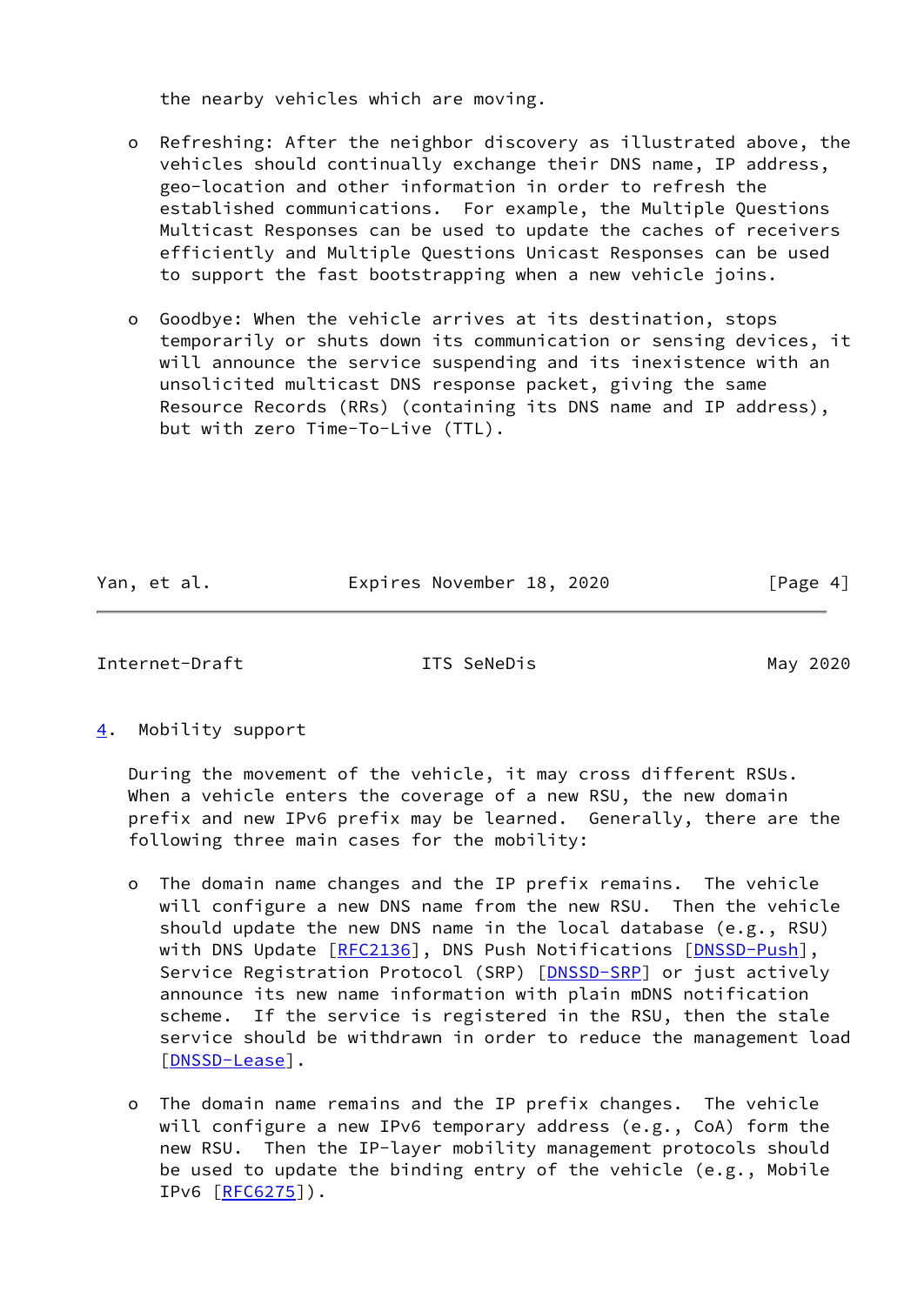- o Both the domain name and IP prefix change, the name information should be updated as in the first case and then the IP-layer mobility management protocols (e.g., Mobile IPv6 [\[RFC6275](https://datatracker.ietf.org/doc/pdf/rfc6275)] and Proxy Mobile IPv6 [\[RFC5213](https://datatracker.ietf.org/doc/pdf/rfc5213)]) as in the second case should also be triggered.
- <span id="page-5-0"></span>[5](#page-5-0). Signaling messages

 To facilitate the further communication, the link-layer address, public Key, geo-information and other metadata may be included in the DNS message in a piggyback manner. Specially, the TXT RR in DNS-SD can be used to include these information with multiple key: value pairs.

 Besides, this kind of information may be obtained through the following IPv6 Neighbor Discovery Protocol (NDP) or other procedures (e.g., DHCP and WSA).

<span id="page-5-1"></span>[6](#page-5-1). Security considerations

 In order to reduce the DNS traffic on the wireless link and avoid the unnecessary flooding, the related schemes in mDNS can be used, such as: Known-Answer Suppression, Multipacket Known-Answer Suppression, Duplicate Question Suppression and Duplicate Answer Suppression.

| Yan, et al. | Expires November 18, 2020 | [Page 5] |
|-------------|---------------------------|----------|
|-------------|---------------------------|----------|

<span id="page-5-3"></span>Internet-Draft **ITS SeNeDis ITS May 2020** 

 In order to guarantee the origination of the DNS message and avoid the DNS message tampering, the security consideration in mDNS should also be adopted.

- <span id="page-5-2"></span>[7](#page-5-2). References
- <span id="page-5-4"></span>[7.1](#page-5-4). Normative References
	- [RFC2119] Bradner, S., "Key words for use in RFCs to Indicate Requirement Levels", [BCP 14](https://datatracker.ietf.org/doc/pdf/bcp14), [RFC 2119](https://datatracker.ietf.org/doc/pdf/rfc2119), DOI 10.17487/RFC2119, March 1997, <[https://www.rfc-editor.org/info/rfc2119>](https://www.rfc-editor.org/info/rfc2119).
	- [RFC2136] Vixie, P., Ed., Thomson, S., Rekhter, Y., and J. Bound, "Dynamic Updates in the Domain Name System (DNS UPDATE)",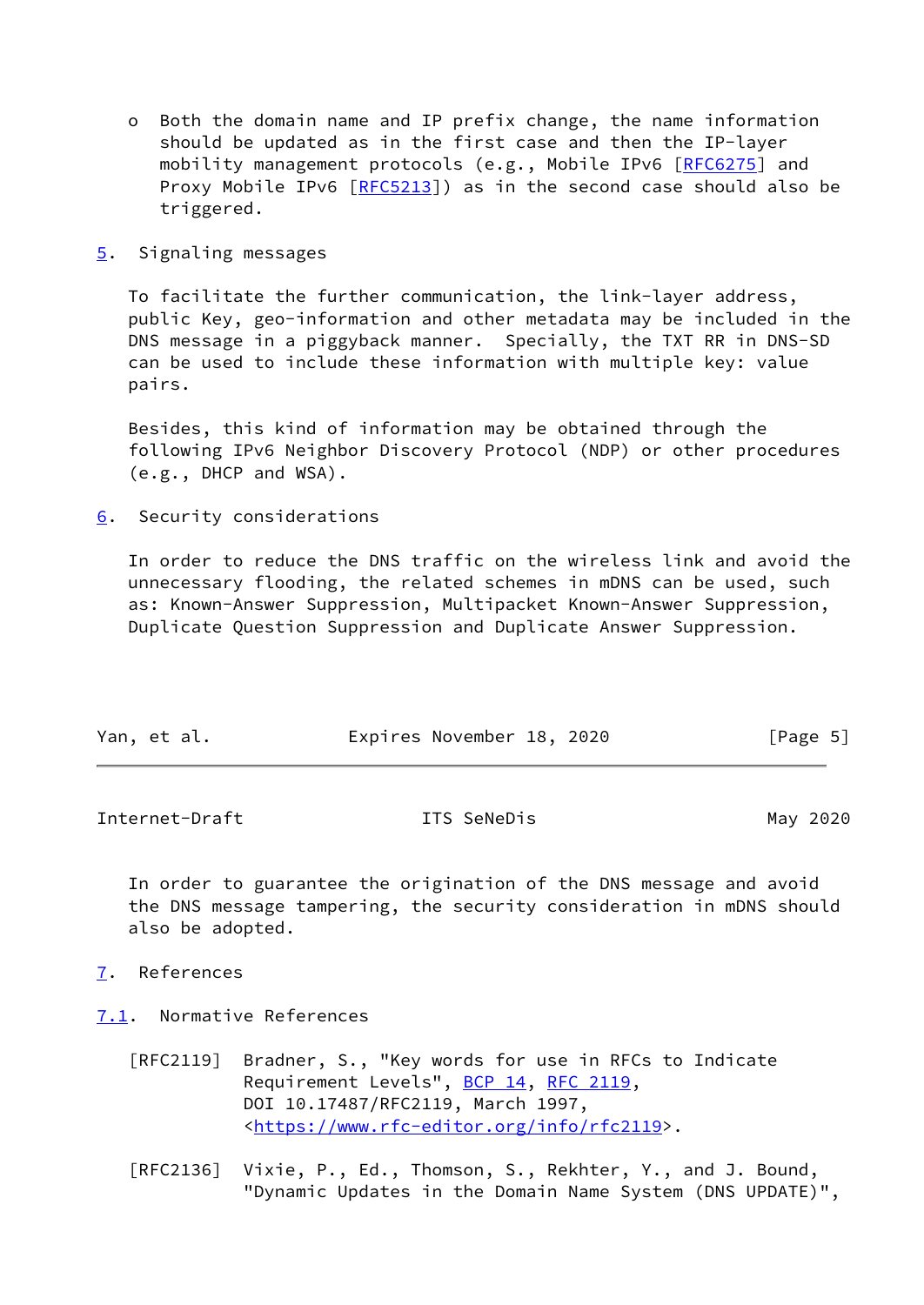[RFC 2136,](https://datatracker.ietf.org/doc/pdf/rfc2136) DOI 10.17487/RFC2136, April 1997, <[https://www.rfc-editor.org/info/rfc2136>](https://www.rfc-editor.org/info/rfc2136).

- [RFC3646] Droms, R., Ed., "DNS Configuration options for Dynamic Host Configuration Protocol for IPv6 (DHCPv6)", [RFC 3646,](https://datatracker.ietf.org/doc/pdf/rfc3646) DOI 10.17487/RFC3646, December 2003, <[https://www.rfc-editor.org/info/rfc3646>](https://www.rfc-editor.org/info/rfc3646).
- [RFC5213] Gundavelli, S., Ed., Leung, K., Devarapalli, V., Chowdhury, K., and B. Patil, "Proxy Mobile IPv6", [RFC 5213,](https://datatracker.ietf.org/doc/pdf/rfc5213) DOI 10.17487/RFC5213, August 2008, <[https://www.rfc-editor.org/info/rfc5213>](https://www.rfc-editor.org/info/rfc5213).
- [RFC6106] Jeong, J., Park, S., Beloeil, L., and S. Madanapalli, "IPv6 Router Advertisement Options for DNS Configuration", [RFC 6106,](https://datatracker.ietf.org/doc/pdf/rfc6106) DOI 10.17487/RFC6106, November 2010, <[https://www.rfc-editor.org/info/rfc6106>](https://www.rfc-editor.org/info/rfc6106).
- [RFC6275] Perkins, C., Ed., Johnson, D., and J. Arkko, "Mobility Support in IPv6", [RFC 6275](https://datatracker.ietf.org/doc/pdf/rfc6275), DOI 10.17487/RFC6275, July 2011, [<https://www.rfc-editor.org/info/rfc6275](https://www.rfc-editor.org/info/rfc6275)>.
- [RFC6762] Cheshire, S. and M. Krochmal, "Multicast DNS", [RFC 6762](https://datatracker.ietf.org/doc/pdf/rfc6762), DOI 10.17487/RFC6762, February 2013, <[https://www.rfc-editor.org/info/rfc6762>](https://www.rfc-editor.org/info/rfc6762).
- [RFC6763] Cheshire, S. and M. Krochmal, "DNS-Based Service Discovery", [RFC 6763,](https://datatracker.ietf.org/doc/pdf/rfc6763) DOI 10.17487/RFC6763, February 2013, <[https://www.rfc-editor.org/info/rfc6763>](https://www.rfc-editor.org/info/rfc6763).

| Yan, et al. |  | Expires November 18, 2020 |  |  | [Page 6] |  |
|-------------|--|---------------------------|--|--|----------|--|
|-------------|--|---------------------------|--|--|----------|--|

<span id="page-6-1"></span>Internet-Draft **ITS SeNeDis ITS May 2020** 

<span id="page-6-0"></span>[7.2](#page-6-0). Informative References

<span id="page-6-2"></span>[DNS-Autoconf]

 Jeong, J., Lee, S., and J. Park, "DNS Name Autoconfiguration for Internet-of-Things Devices in IP Based Vehicular Networks", [draft-jeong-ipwave-iot-dns](https://datatracker.ietf.org/doc/pdf/draft-jeong-ipwave-iot-dns-autoconf-07) [autoconf-07](https://datatracker.ietf.org/doc/pdf/draft-jeong-ipwave-iot-dns-autoconf-07), November 2019.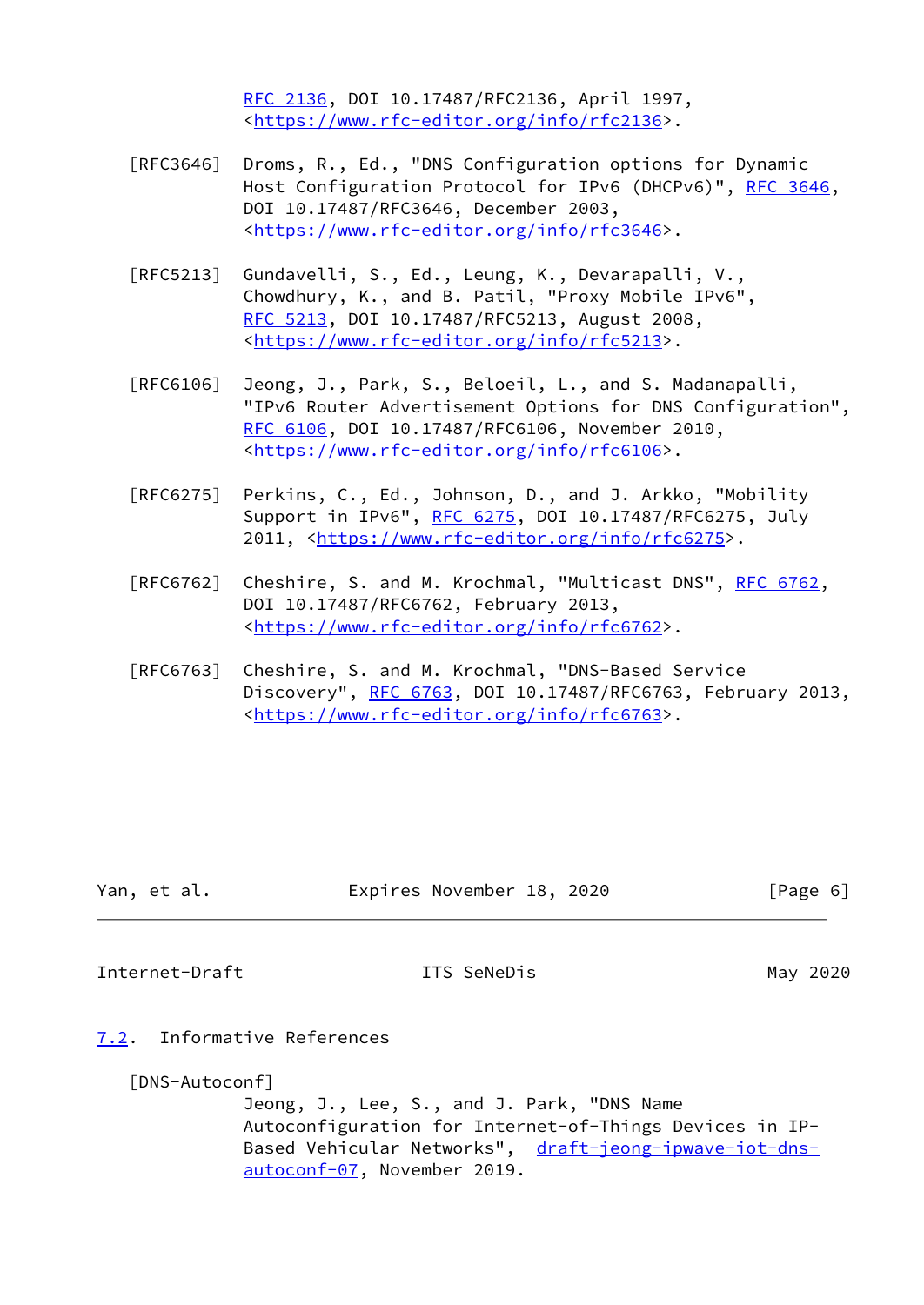# <span id="page-7-1"></span>[DNSSD-Hybrid]

 Cheshire, S., "Discovery Proxy for Multicast DNS-Based Service Discovery", [draft-ietf-dnssd-hybrid-10,](https://datatracker.ietf.org/doc/pdf/draft-ietf-dnssd-hybrid-10) March 2019.

## <span id="page-7-4"></span>[DNSSD-Lease]

 Cheshire, S. and T. Lemon, "Dynamic DNS Update Leases", [draft-sekar-dns-ul-02,](https://datatracker.ietf.org/doc/pdf/draft-sekar-dns-ul-02) August 2018.

## <span id="page-7-2"></span>[DNSSD-Push]

 Pusateri, T. and S. Cheshire, "DNS Push Notifications", [draft-ietf-dnssd-push-25,](https://datatracker.ietf.org/doc/pdf/draft-ietf-dnssd-push-25) October 2019.

## <span id="page-7-3"></span>[DNSSD-SRP]

 Cheshire, S. and T. Lemon, "Service Registration Protocol for DNS-Based Service Discovery", [draft-ietf-dnssd-srp-](https://datatracker.ietf.org/doc/pdf/draft-ietf-dnssd-srp-02) [02,](https://datatracker.ietf.org/doc/pdf/draft-ietf-dnssd-srp-02) July 2019.

<span id="page-7-0"></span>[MNPP] Lee, J., Tsukada, M., and T. Ernst, "Mobile Network Prefix Provisioning", [draft-jhlee-mext-mnpp-00,](https://datatracker.ietf.org/doc/pdf/draft-jhlee-mext-mnpp-00) October 2009.

#### Authors' Addresses

 Zhiwei Yan CNNIC No.4 South 4th Street, Zhongguancun Beijing 100190 China

EMail: yan@cnnic.cn

 Jian Weng Jinan University No.601, West Huangpu Avenue Guangzhou 510632 China

EMail: cryptjweng@gmail.com

| Yan, et al. | Expires November 18, 2020 | [Page 7] |
|-------------|---------------------------|----------|
|             |                           |          |

Internet-Draft ITS SeNeDis May 2020

Guanggang Geng